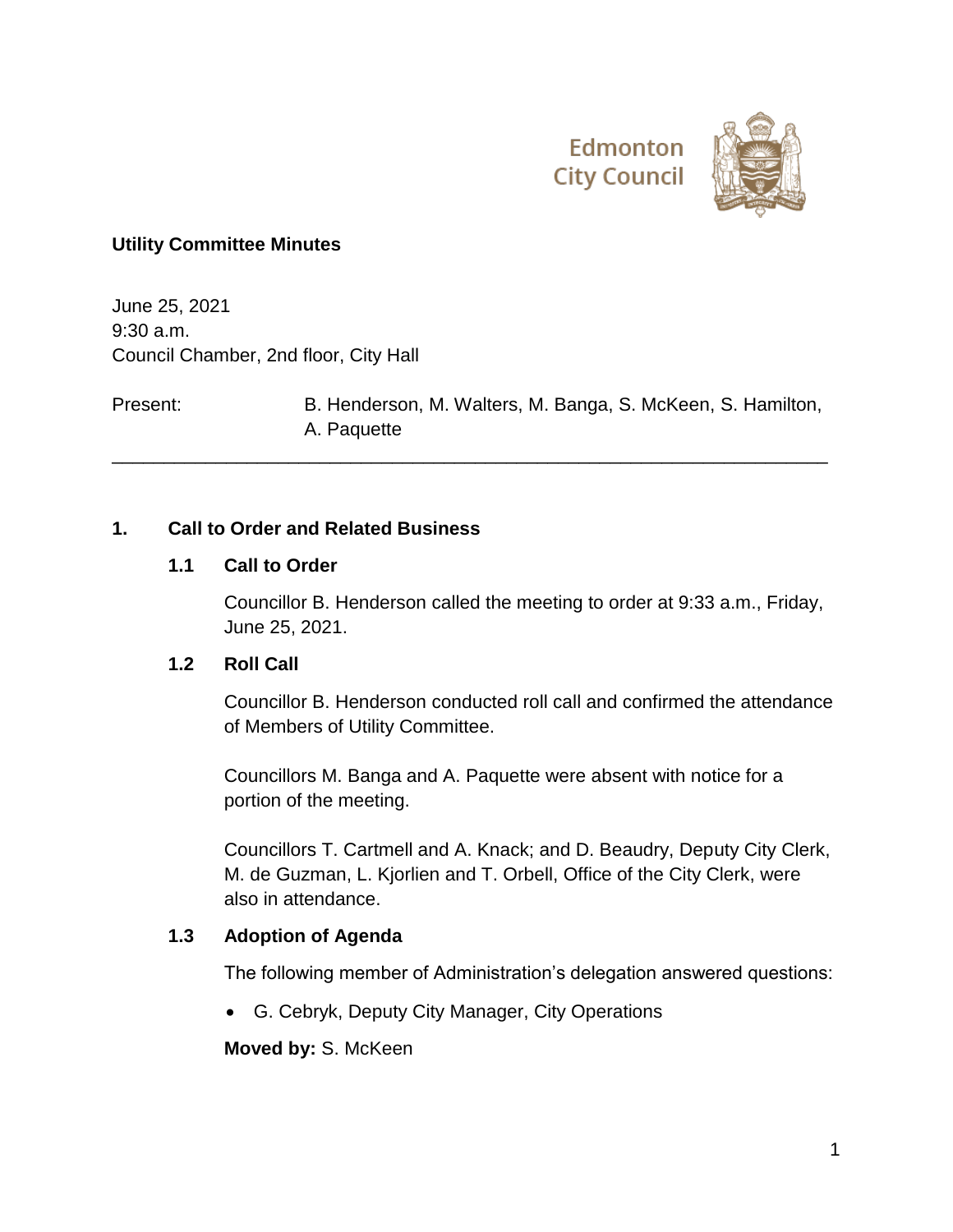1. That the June 25, 2021, Utility Committee meeting agenda be adopted with the following changes:

### Additions:

- 6.1 EPCOR Water Services Inc. 2020 PBR Progress Report
- 6.5 EPCOR PBR Applications EPCOR Responses to Written Questions and Public Submissions - 2022-2026 Water Services Application, 2022-2024 Wastewater Treatment and Drainage Services Applications- Attachment 6- Attachment 7
- 6.8 EPCOR PBR Applications EPCOR Responses to Public Submissions and Application Reviews - 2022-2026 Water Services Application, 2022-2024 Wastewater Treatment and Drainage Services **Applications**

2. That items 6.9 - Waste Services Supplemental Capital Budget Adjustment and 6.10 - Multi-Unit Strategy be dealt with together.

In Favour (6): B. Henderson, M. Walters, M. Banga, S. McKeen, S. Hamilton, and A. Paquette

**Carried (6 to 0)**

# **1.4 Approval of Minutes**

**Moved by:** M. Walters

That the April 30, 2021, Utility Committee meeting minutes be approved.

In Favour (6): B. Henderson, M. Walters, M. Banga, S. McKeen, S. Hamilton, and A. Paquette

**Carried (6 to 0)**

### **1.5 Protocol Items**

There were no Protocol Items.

**2. Items for Discussion and Related Business**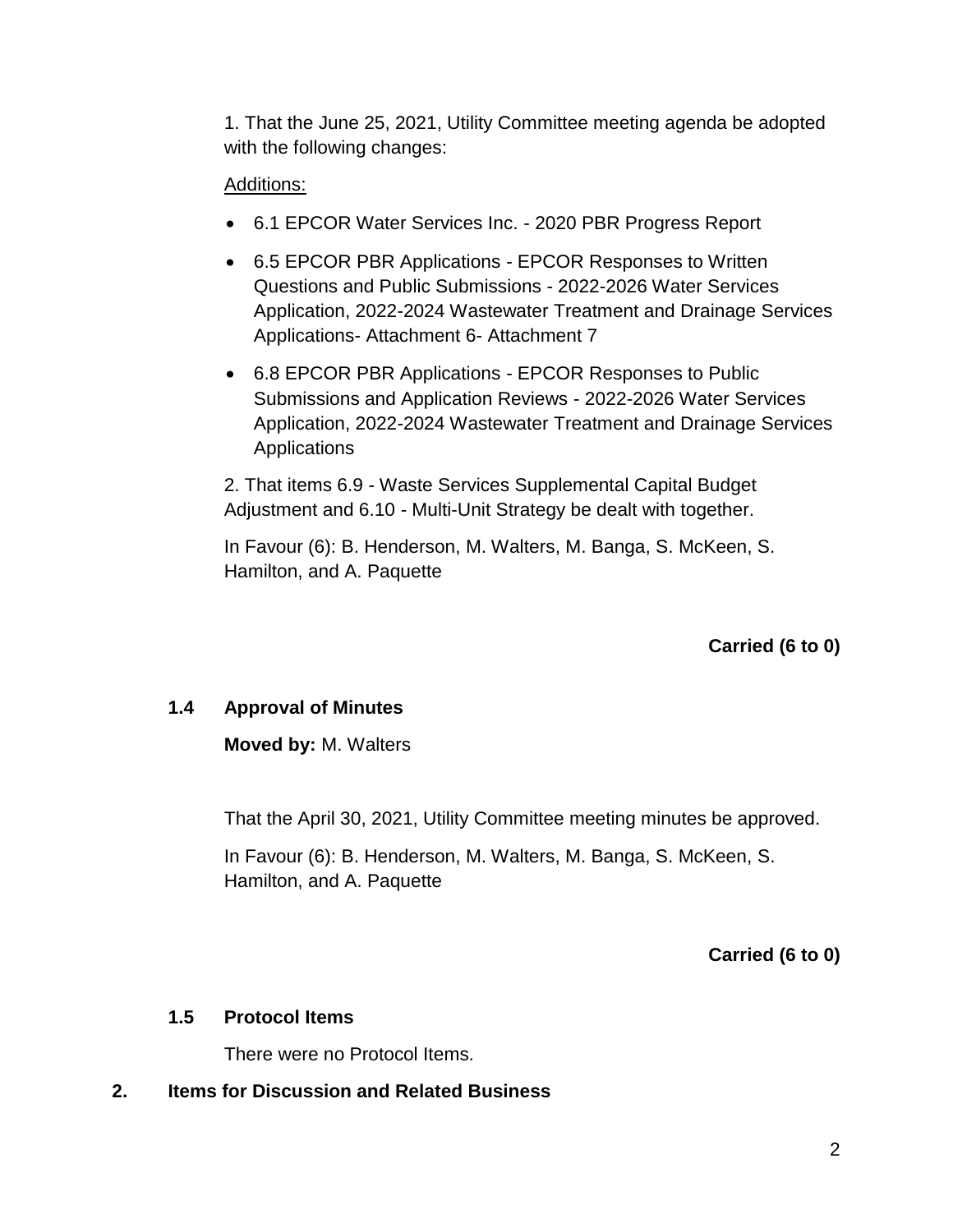#### **2.1 Select Items for Debate**

The following items were selected for debate: 6.1 6.2, 6.3, 6.4, 6.5, 6.6, 6.7, 6.8, 6.9, 6.10 and 9.1.

#### **2.2 Vote on Reports not Selected for Debate**

**Moved by:** S. Hamilton

That the recommendations in the following reports be approved:

- 5.1 Potential Impacts to City of Edmonton Headwaters
- 6.11 Non-Regulated Loan Repayment Recommendation

In Favour (6): B. Henderson, M. Walters, M. Banga, S. McKeen, S. Hamilton, and A. Paquette

**Carried (6 to 0)**

#### **2.3 Requests to Speak**

**Moved by:** M. Banga

That Utility Committee hear from the following speakers, in panels when appropriate:

- 6.3 Bylaw 19626 EPCOR Water Services Bylaw A Bylaw to Replace Bylaw 17698 - EPCOR Water Services and Wastewater Treatment Bylaw
- 6.4 Bylaw 19627 EPCOR Drainage Services and Wastewater Treatment Bylaw - A Bylaw to Replace Bylaw 18100 - EPCOR Drainage Services Bylaw
- 6.5 EPCOR PBR Applications EPCOR Responses to Written Questions and Public Submissions - 2022-2026 Water Services Application, 2022-2024 Wastewater Treatment and Drainage Services Applications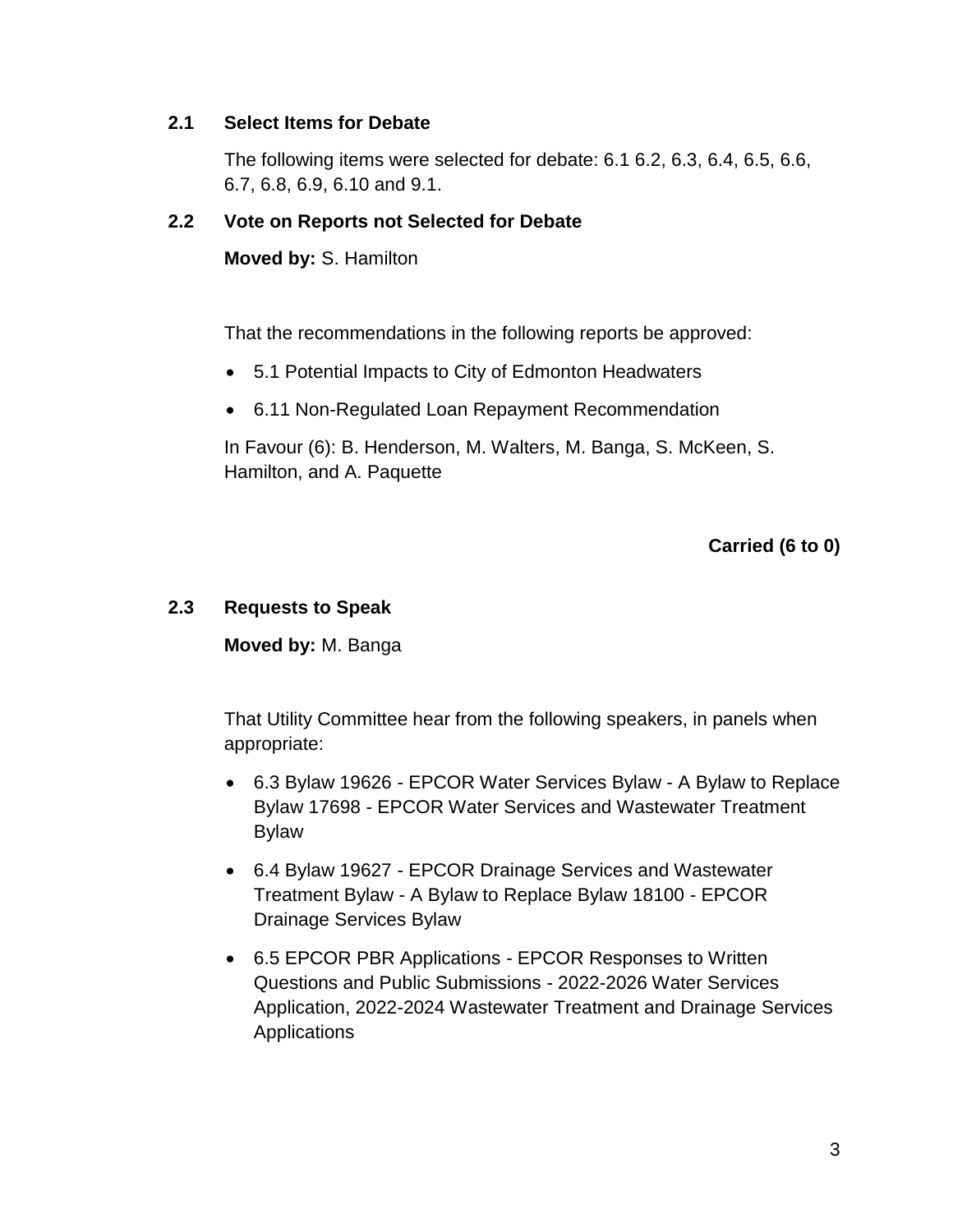- 6.6 EPCOR PBR Applications Reasonableness Review by Administration - 2022-2026 Water Services Application, 2022-2024 Wastewater Treatment and Drainage Services Applications
- 6.7 EPCOR PBR Applications Review by the Utility Advisor 2022- 2026 Water Services Application, 2022-2024 Wastewater Treatment and Drainage Services Applications
- 6.8 EPCOR PBR Applications EPCOR Responses to Public Submissions and Application Reviews - 2022-2026 Water Services Application, 2022-2024 Wastewater Treatment and Drainage Services Applications
	- 1. C. Lorincz
	- 2. M. Samji, Infill Development in Edmonton Association
- 6.9 Waste Services Supplemental Capital Budget Adjustment
- 6.10 Multi-Unit Strategy
	- 1. D. Monkhouse, Alberta Residential Landlord Association
	- 2. C. Batdorf, Alberta Residential Landlord Association
	- 3. C. Hantiuk, Alberta Waste Management Association
	- 4. C. LaBossiere, Alberta Waste Management Association

In Favour (6): B. Henderson, M. Walters, M. Banga, S. McKeen, S. Hamilton, and A. Paquette

### **Carried (6 to 0)**

#### **Moved by:** M. Walters

That Utility Committee hear from the following speakers, in panels when appropriate:

- 6.9 Waste Services Supplemental Capital Budget Adjustment
- 6.10 Multi-Unit Strategy
	- 1. R. Ferguson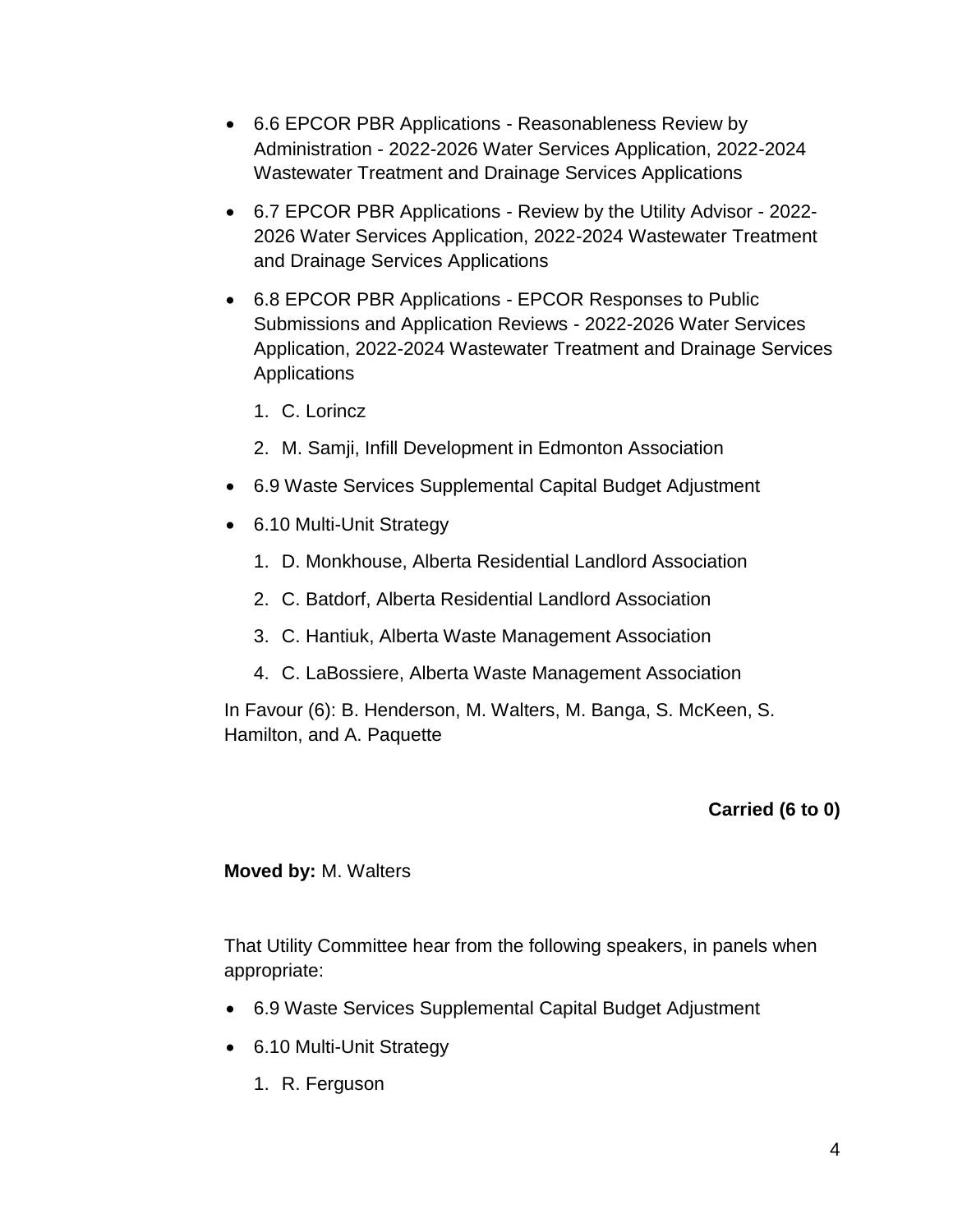- 2. D. Eggert
- 3. T. Burr, ONE Properties
- 4. G. Singh Bal, Mainstreet Equity Corp.

In Favour (4): B. Henderson, M. Walters, S. McKeen, and S. Hamilton

# **Carried (4 to 0)**

## **2.4 Requests for Specific Time on Agenda**

There were no requests for items to be dealt with at a specific time on the agenda.

## **3. Councillor Inquiries**

There were no Councillor Inquiries.

# **4. Reports to be Dealt with at a Different Meeting**

There were no Reports to be Dealt with at a Different Meeting.

### **5. Requests to Reschedule Reports**

# **5.1 Potential Impacts to City of Edmonton Headwaters**

This item was not selected for debate and was dealt with as part of item 2.2. The following motion carried:

That a revised due date of August 27, 2021, for Urban Planning and Economy report UPE00424, Potential Impacts to City of Edmonton Headwaters, be approved.

# **Revised Due Date: August 27, 2021**

# **6. Reports**

# **6.1 EPCOR Water Services Inc. - 2020 PBR Progress Report**

The following member of EPCOR's delegation made a presentation and answered questions:

D. Manning, EPCOR

The following member of EPCOR's delegation answered questions: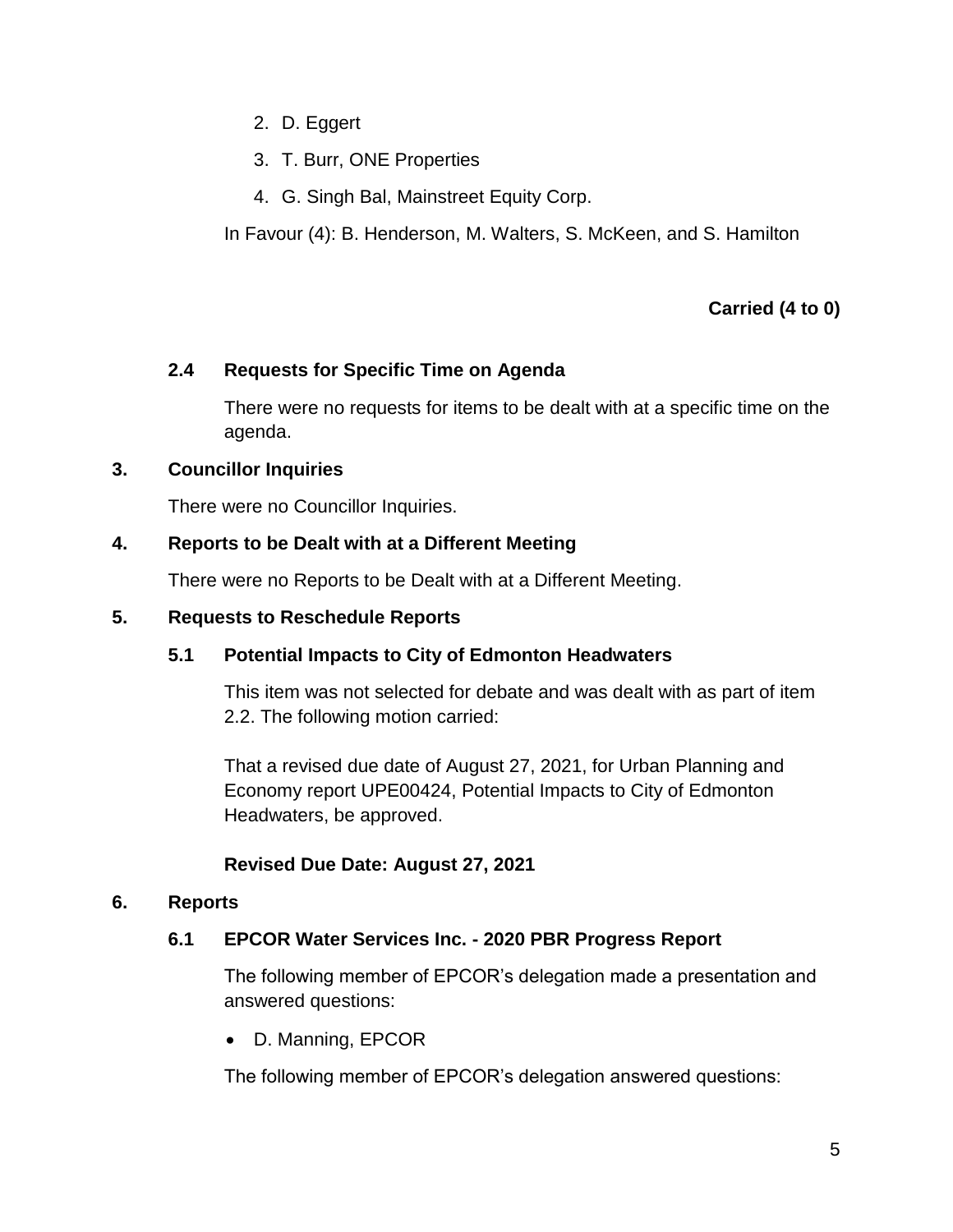• M. Mathon, EPCOR

**Moved by:** A. Paquette

That the June 25, 2021, Financial and Corporate Services report FCS00682, be received for information.

In Favour (6): B. Henderson, M. Walters, M. Banga, S. McKeen, S. Hamilton, and A. Paquette

**Carried (6 to 0)**

## **6.2 Review of the Drainage Utility Transfer from the City of Edmonton to EPCOR**

The following members of Administration's delegation made presentations and answered questions:

- M. Persson, Chief Financial Officer and Deputy City Manager, Financial and Corporate Services
- T. MacDonald, Grant Thornton
- R. Soni, Grant Thornton

The following member of EPCOR's delegation made a presentation and answered questions:

A. Rosychuk, EPCOR

The following member of Administration's delegation answered questions:

• K. Petrin, Urban Planning and Economy

### **Moved by:** M. Walters

That Utility Committee recommend to the August 16, 2021, City Council meeting:

That the June 25, 2021, Financial and Corporate Services report FCS00626, be received for information.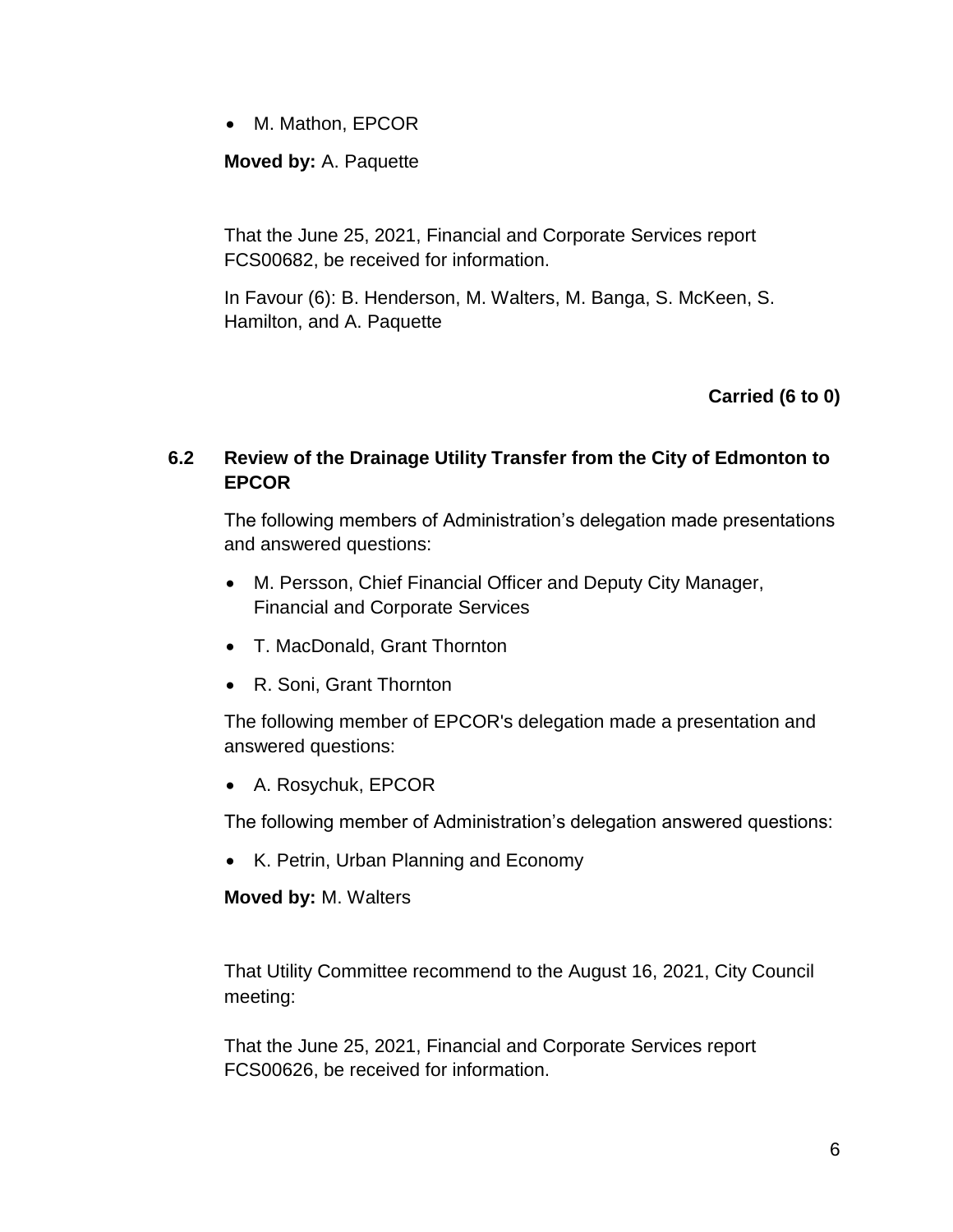In Favour (5): B. Henderson, M. Walters, S. McKeen, S. Hamilton, and A. **Paquette** 

**Carried (5 to 0)**

# **6.3 Bylaw 19626 - EPCOR Water Services Bylaw - A Bylaw to Replace Bylaw 17698 - EPCOR Water Services and Wastewater Treatment Bylaw**

Items 6.3 to 6.8 were dealt with together.

The following members of EPCOR's delegation made presentations:

- A. Rosychuk, EPCOR
- M. Kennedy, EPCOR
- D. Manning, EPCOR
- S. Bradford, EPCOR

The following members of Administration's delegation made presentations:

- B. McNabb, Financial and Corporate Services
- T. McDonald, Grant Thornton
- A. Brown, Grant Thornton

J. Beckett, Utilities Advisor, presented the Rate Application Review Report.

The following public speakers made presentations and answered questions:

- C. Lorincz
- M. Samji, Infill Development in Edmonton Association

The following members of EPCOR's delegation answered questions from J. Beckett, Utilities Advisor, and members of Utility Committee:

- A. Rosychuk, EPCOR
- M. Kennedy, EPCOR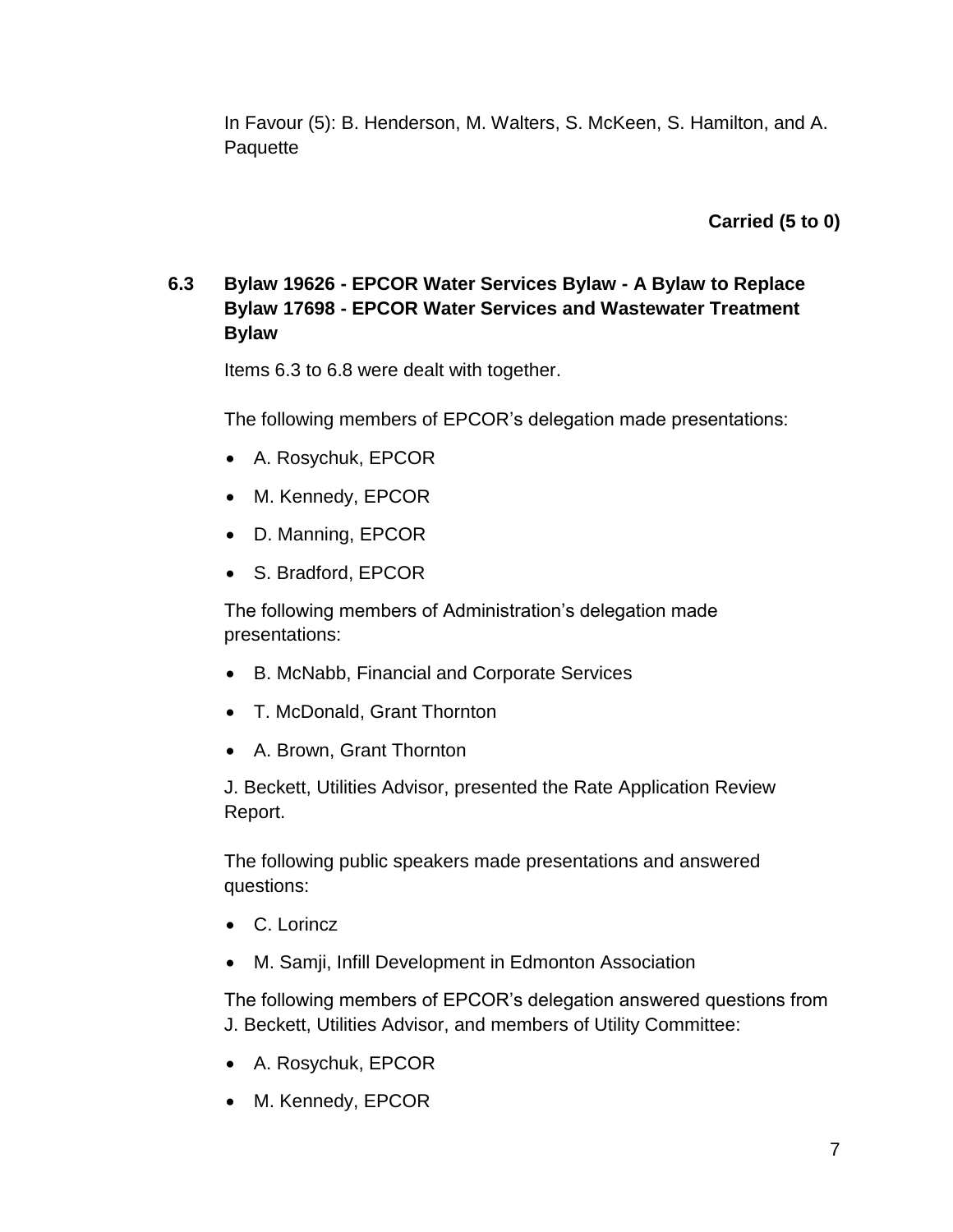- D. Manning, EPCOR
- S. Bradford, EPCOR
- C. Piercey, EPCOR
- C. Bonneville, EPCOR
- M. Mathon, EPCOR

The following members of Administration's delegation answered questions from members of Utility Committee:

- B. McNabb, Financial and Corporate Services
- C. Walbaum, Acting Deputy City Manager, Integrated Infrastructure **Services**
- R. Evans, Economic Research Associates Limited
- M. Persson, Chief Financial Officer and Deputy City Manager, Financial and Corporate Services
- T. McDonald, Grant Thornton
- A. Brown, Grant Thornton

J. Beckett, Utilities Advisor, answered questions from members of Utility Committee.

### **Moved by:** M. Walters

That Administration work with EPCOR to bring forward amendments to the applicable schedules to EPCOR Water Services Bylaw 19626 and EPCOR Drainage Services and Wastewater Treatment Bylaw 19627 to reflect the following:

- 1. The following adjustments, as noted by EWSI in its Response to City of Edmonton PBR Review Reports (page 6, Attachment 3 of FCS00627), be reflected in the Compliance Applications:
	- a. \$3.7 million for reduced debt costs; and
	- b. \$5.2 million to reimburse customers related to the capitalization of valve casings and service box replacements.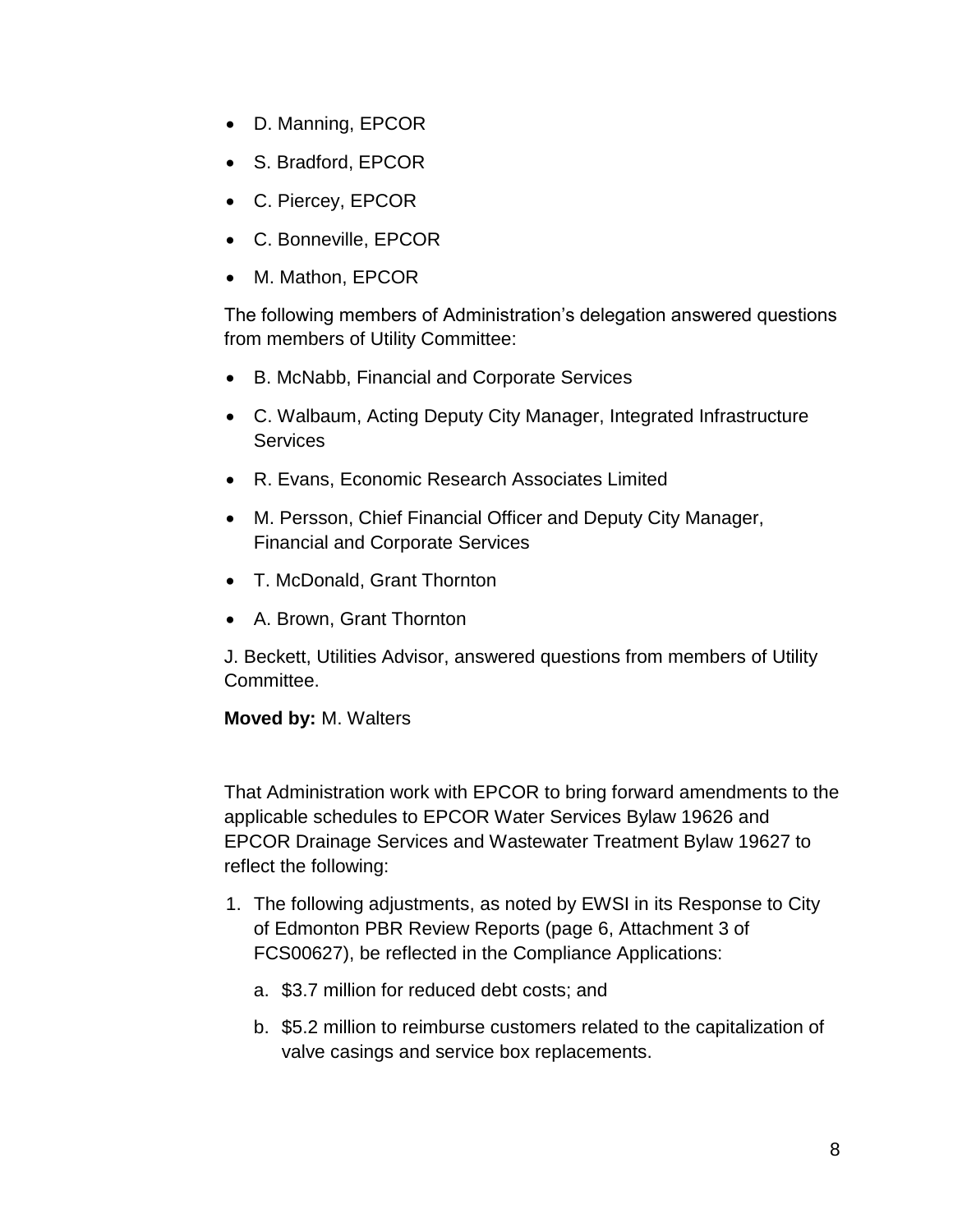- 2. A deferral account for variable revenue for each of Water Services, Wastewater Treatment and Drainage Services, that would apply to revenue variances of \$500,000 or more per year (either higher or lower).
- 3. A Return on Equity for Water Services for 2022-2026 and for Wastewater Treatment for 2022-2024 of 8.50% based on the Alberta Utilities Commission Generic Rate of Return (with no change to the requested Return on Equity for Drainage Services contained in the rates application).
- 4. An Efficiency Factor for Drainage Services for the 2022-2024 Performance Based Rates terms of 0.50%.
- 5. That all non-routine adjustments applied for by Water Services, Wastewater Treatment and Drainage Services during the 2022-2026 and 2022-2024 PBR terms be charged to the Adjustment Deferral Accounts.

## **Amendment:**

**Moved by:** A. Paquette

That the Motion on the Floor be replaced with:

That Administration work with EPCOR to bring forward amendments to the applicable schedules to EPCOR Water Services Bylaw 19626 and EPCOR Drainage Services and Wastewater Treatment Bylaw 19627 to reflect the following:

- 1. The adjustments noted by EPCOR Water Services Inc. in its response to the City of Edmonton PBR review reports (page 6, Attachment 3 of FCS00627) with respect to:
	- a. reduced debt costs in the amount of \$3.7 million; and
	- b. the reimbursement to customers for the capitalization of valve casings and service box replacements in the amount of \$5.2 million.
- 2. A deferral account for water consumption for each of Water Services, Wastewater Treatment and Drainage Services that would be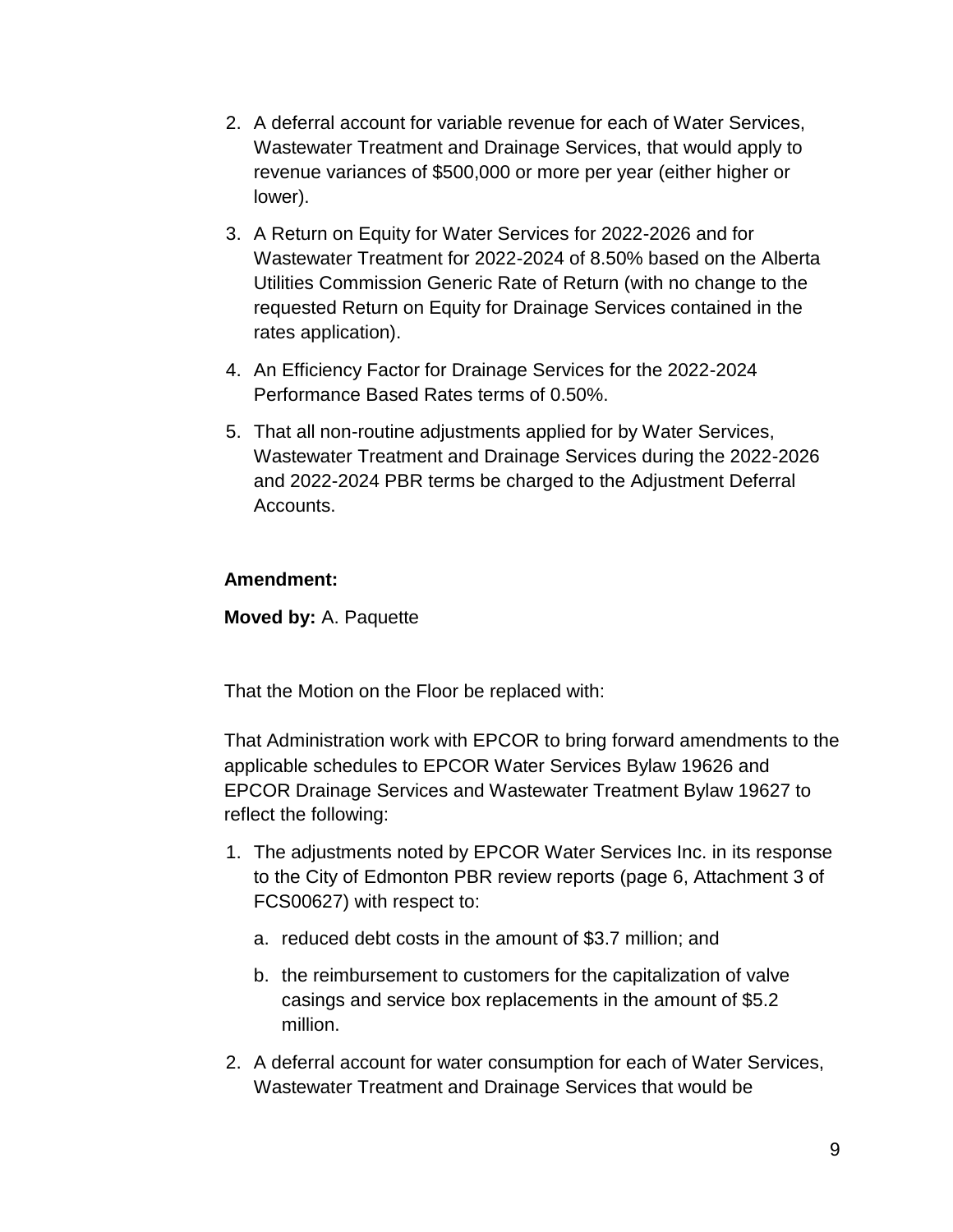accumulated during the 2022-2026 and 2022-2024 PBR terms and included in customer rates in each of the next PBR terms through a special rate adjustment.

- 3. A Return on Equity for Water Services for 2022-2026 and for Wastewater Treatment for 2022-2024 of 9.89% be reduced to 9.64% as a reflection of the risk reduction of the consumption deferral account (with no change to the requested Return on Equity for Drainage Services contained in the rates application).
- 4. An Efficiency Factor for Drainage Services for the 2022-2024 Performance Based Rates term of 0.50%.
- 5. That all non-routine adjustments applied for by Water Services, Drainage Services and Wastewater Treatment during the 2022-2026 and 2022-2024 Performance Based Rates terms be charged to the Adjustment Deferral Accounts. A two step approach would be followed whereby EPCOR Water Services Inc., may receive interim approval and funding for the proposed adjustment with a final true up of funding being completed based on actual costs.

In Favour (5): B. Henderson, M. Walters, S. McKeen, S. Hamilton, and A. **Paquette** 

**Carried (5 to 0)**

**Motion as amended, put:**

**Bylaw 19626 - EPCOR Water Services Bylaw - A Bylaw to Replace Bylaw 17698 - EPCOR Water Services and Wastewater Treatment Bylaw**

**Bylaw 19627 - EPCOR Drainage Services and Wastewater Treatment Bylaw - A Bylaw to Replace Bylaw 18100 - EPCOR Drainage Services Bylaw**

That Administration work with EPCOR to bring forward amendments to the applicable schedules to EPCOR Water Services Bylaw 19626 and EPCOR Drainage Services and Wastewater Treatment Bylaw 19627 to reflect the following: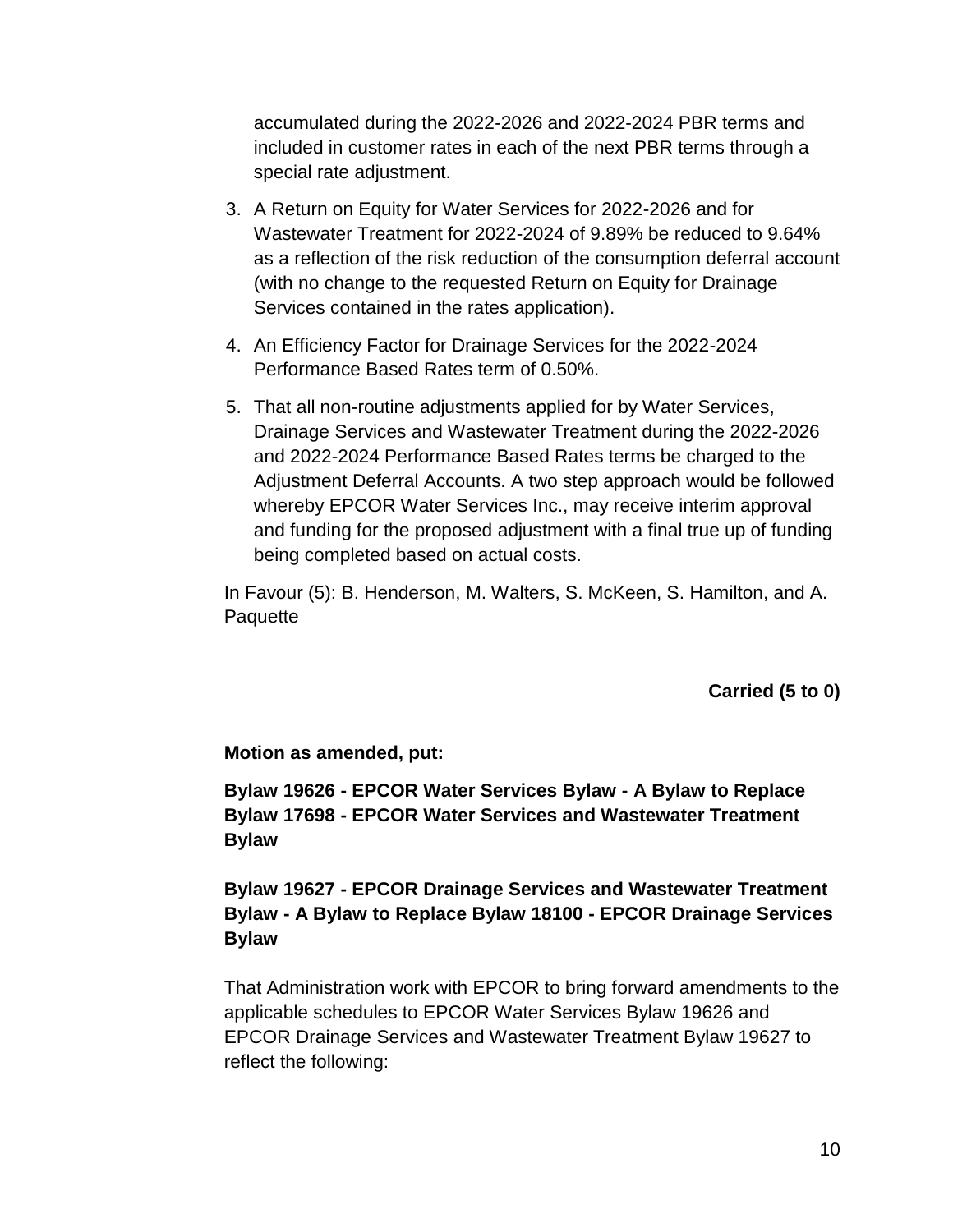- 1. The adjustments noted by EPCOR Water Services Inc. in its response to the City of Edmonton PBR review reports (page 6, Attachment 3 of FCS00627) with respect to:
	- a. reduced debt costs in the amount of \$3.7 million; and
	- b. the reimbursement to customers for the capitalization of valve casings and service box replacements in the amount of \$5.2 million.
- 2. A deferral account for water consumption for each of Water Services, Wastewater Treatment and Drainage Services that would be accumulated during the 2022-2026 and 2022-2024 PBR terms and included in customer rates in each of the next PBR terms through a special rate adjustment.
- 3. A Return on Equity for Water Services for 2022-2026 and for Wastewater Treatment for 2022-2024 of 9.89% be reduced to 9.64% as a reflection of the risk reduction of the consumption deferral account (with no change to the requested Return on Equity for Drainage Services contained in the rates application).
- 4. An Efficiency Factor for Drainage Services for the 2022-2024 Performance Based Rates term of 0.50%.
- 5. That all non-routine adjustments applied for by Water Services, Drainage Services and Wastewater Treatment during the 2022-2026 and 2022-2024 Performance Based Rates terms be charged to the Adjustment Deferral Accounts. A two step approach would be followed whereby EPCOR Water Services Inc., may receive interim approval and funding for the proposed adjustment with a final true up of funding being completed based on actual costs.

### **Due Date: August 27, 2021**

In Favour (5): B. Henderson, M. Walters, S. McKeen, S. Hamilton, and A. Paquette

**Carried (5 to 0)**

**Moved by:** B. Henderson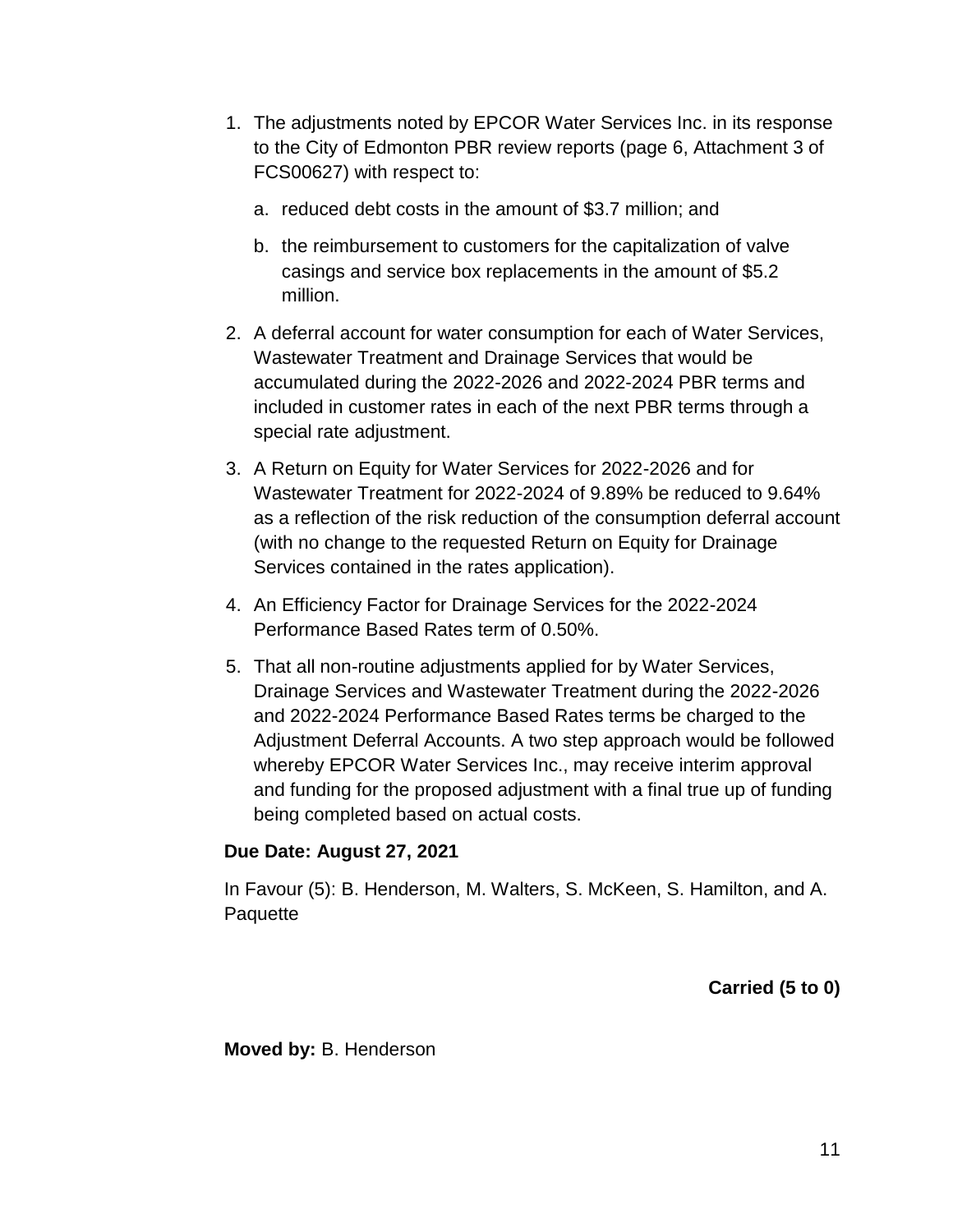## **EPCOR Water Services Inc. Performance Based Rates Regulatory Review**

That Administration work with EPCOR to bring forward reports prior to the next Performance Based Rates term for Drainage Services and Wastewater Treatment effective April 1, 2025, providing further background and the appropriate regulatory treatment for the following items:

- 1. Improved disclosure of changes in accounting and capitalization policies and treatment;
- 2. Reporting the size of the workforce including actual and forecast fulltime equivalents;
- 3. A review of how long-term debt interest rates are set for EPCOR Water Services Inc.;
- 4. A review of the performance measures to ensure they are increasingly stringent and challenging over time; and
- 5. A review of the deferral account and other adjustment mechanisms to deal with variations in usage.

### **Due Date: December 31, 2023**

In Favour (5): B. Henderson, M. Walters, S. McKeen, S. Hamilton, and A. **Paquette** 

### **Carried (5 to 0)**

**6.4 Bylaw 19627 - EPCOR Drainage Services and Wastewater Treatment Bylaw - A Bylaw to Replace Bylaw 18100 - EPCOR Drainage Services Bylaw**

Items 6.3 to 6.8 were dealt with together. See item 6.3.

**6.5 EPCOR PBR Applications - EPCOR Responses to Written Questions and Public Submissions - 2022-2026 Water Services Application, 2022-2024 Wastewater Treatment and Drainage Services Applications**

Items 6.3 to 6.8 were dealt with together. See item 6.3.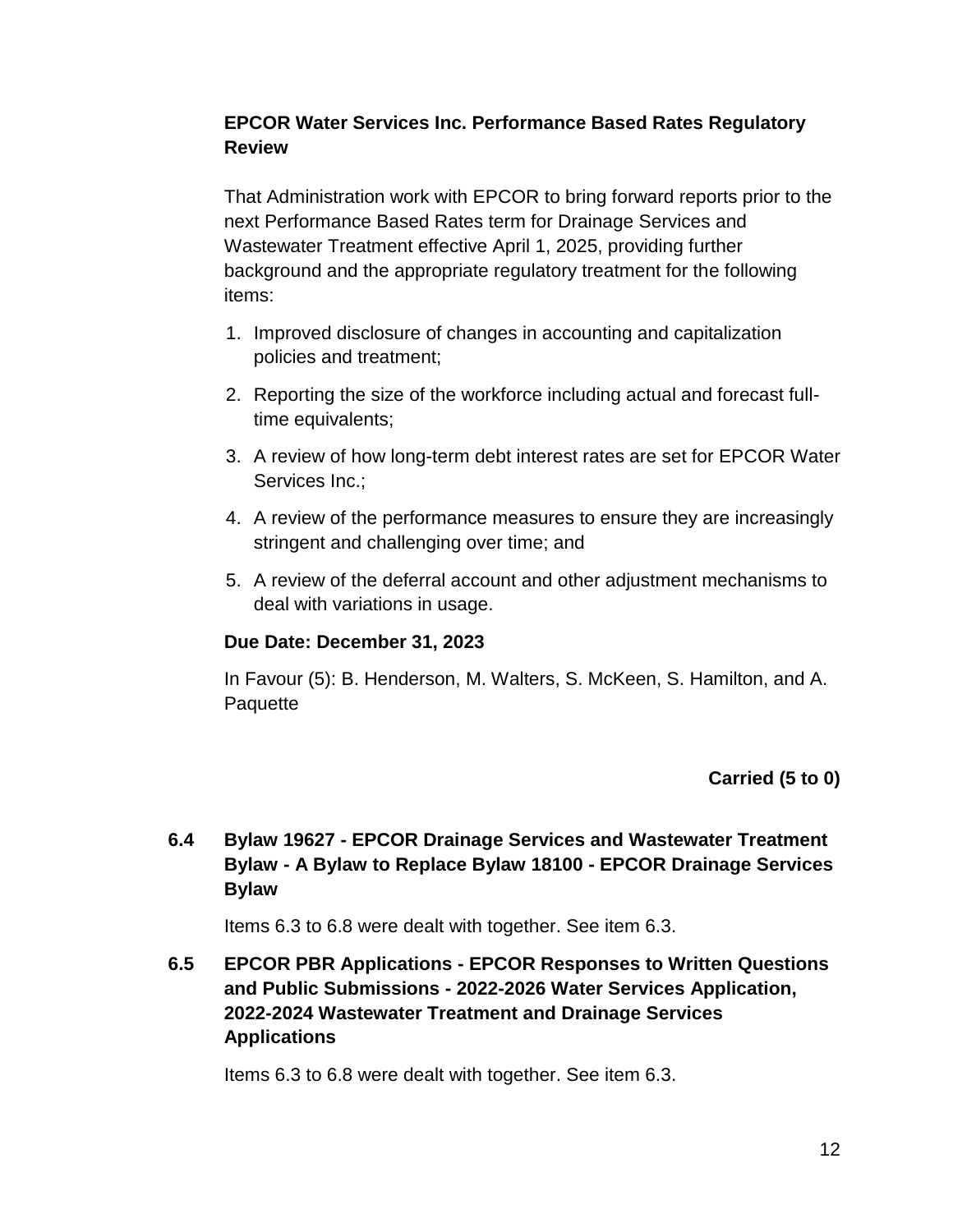**6.6 EPCOR PBR Applications - Reasonableness Review by Administration - 2022-2026 Water Services Application, 2022-2024 Wastewater Treatment and Drainage Services Applications**

Items 6.3 to 6.8 were dealt with together. See item 6.3.

**6.7 EPCOR PBR Applications - Review by the Utility Advisor - 2022-2026 Water Services Application, 2022-2024 Wastewater Treatment and Drainage Services Applications**

Items 6.3 to 6.8 were dealt with together. See item 6.3.

**6.8 EPCOR PBR Applications - EPCOR Responses to Public Submissions and Application Reviews - 2022-2026 Water Services Application, 2022-2024 Wastewater Treatment and Drainage Services Applications**

Items 6.3 to 6.8 were dealt with together. See item 6.3.

#### **6.9 Waste Services Supplemental Capital Budget Adjustment**

Items 6.9 and 6.10 were dealt with together.

The following members of Administration's delegation made a presentation:

- G. Cebryk, Deputy City Manager, City Operations
- C. Fowler, City Operations

The following public speakers made presentations:

- T. Burr, ONE Properties
- G. Singh Bal, Mainstreet Equity Corp.

The following public speakers made presentations and answered questions:

- D. Monkhouse, Alberta Residential Landlord Association
- C. LaBossiere, Alberta Waste Management Association
- C. Hantiuk, Alberta Waste Management Association
- R. Ferguson
- D. Eggert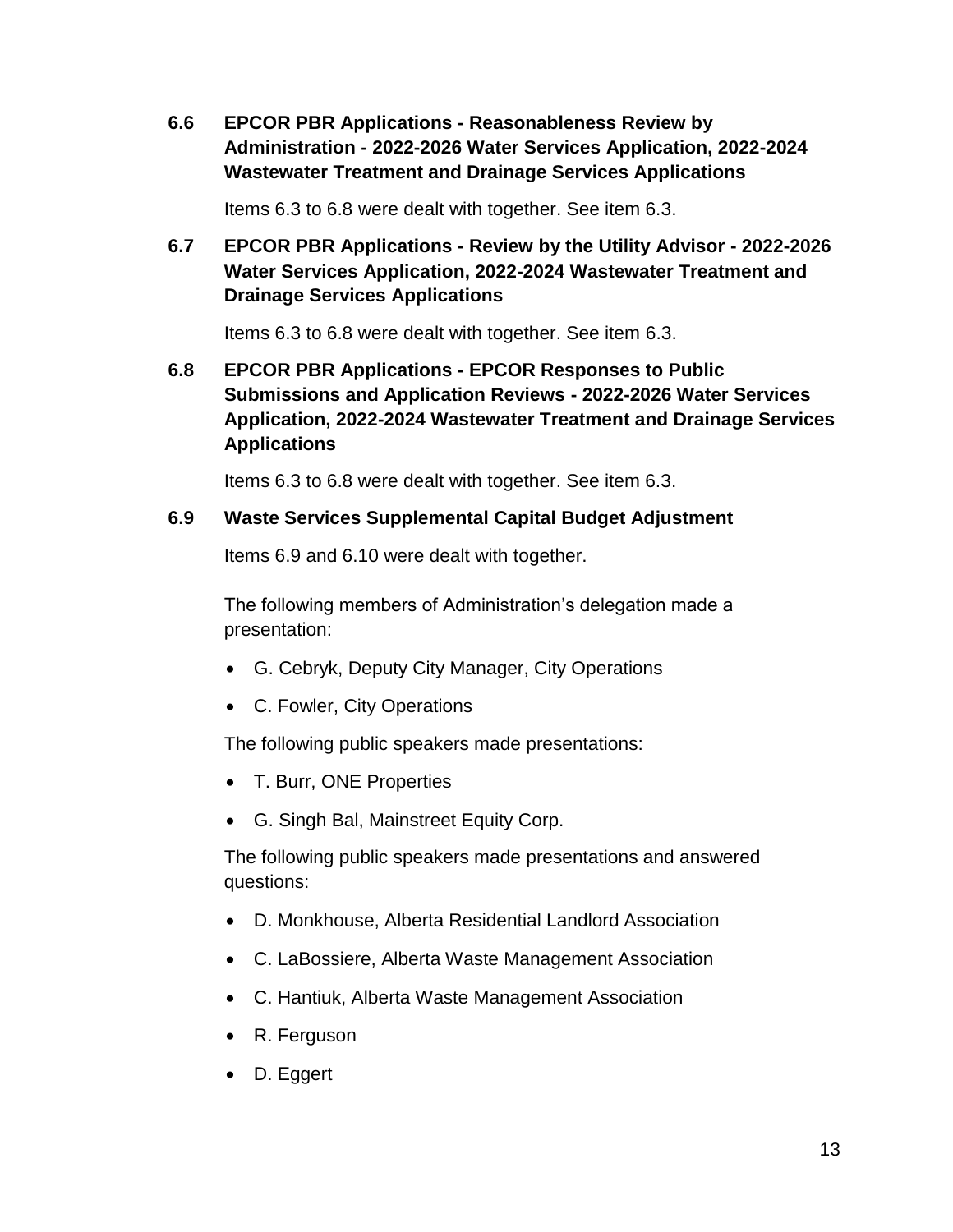The following members of Administration's delegation answered questions:

- M. Labrecque, City Operations
- M. Persson, Deputy City Manager and Chief Financial Officer, Financialand Corporate Services
- S. Appukuttan, Financial and Corporate Services
- C. Fowler, City Operations
- J. Beckett, Utilities Advisor, asked questions of EPCOR.

**Moved by:** S. Hamilton

That Utility Committee recommend to City Council:

- 1. That a budget increase to capital profile 13-33-2023, High Solids Anaerobic Digestion Facility, in the amount of \$530,000, as outlined in Attachment 1 of the June 25, 2021, City Operations report CO00650, be approved.
- 2. That the single source procurement, as outlined in Attachment 3 of the June 25, 2021, City Operations report CO00650, be approved.
- 3. That Attachment 3 of the June 25, 2021, City Operations report CO00650 remain private pursuant to sections 16 (disclosure harmful to business interests of a third party), 25 (disclosure harmful to economic and other interests of a public body) and 27 (privileged information) of the *Freedom of Information and Protection of Privacy Act.*

In Favour (5): B. Henderson, M. Walters, S. McKeen, S. Hamilton, and A. **Paquette** 

**Carried (5 to 0)**

### **6.10 Multi-Unit Strategy**

Items 6.9 and 6.10 were dealt with together.

**Moved by:** M. Walters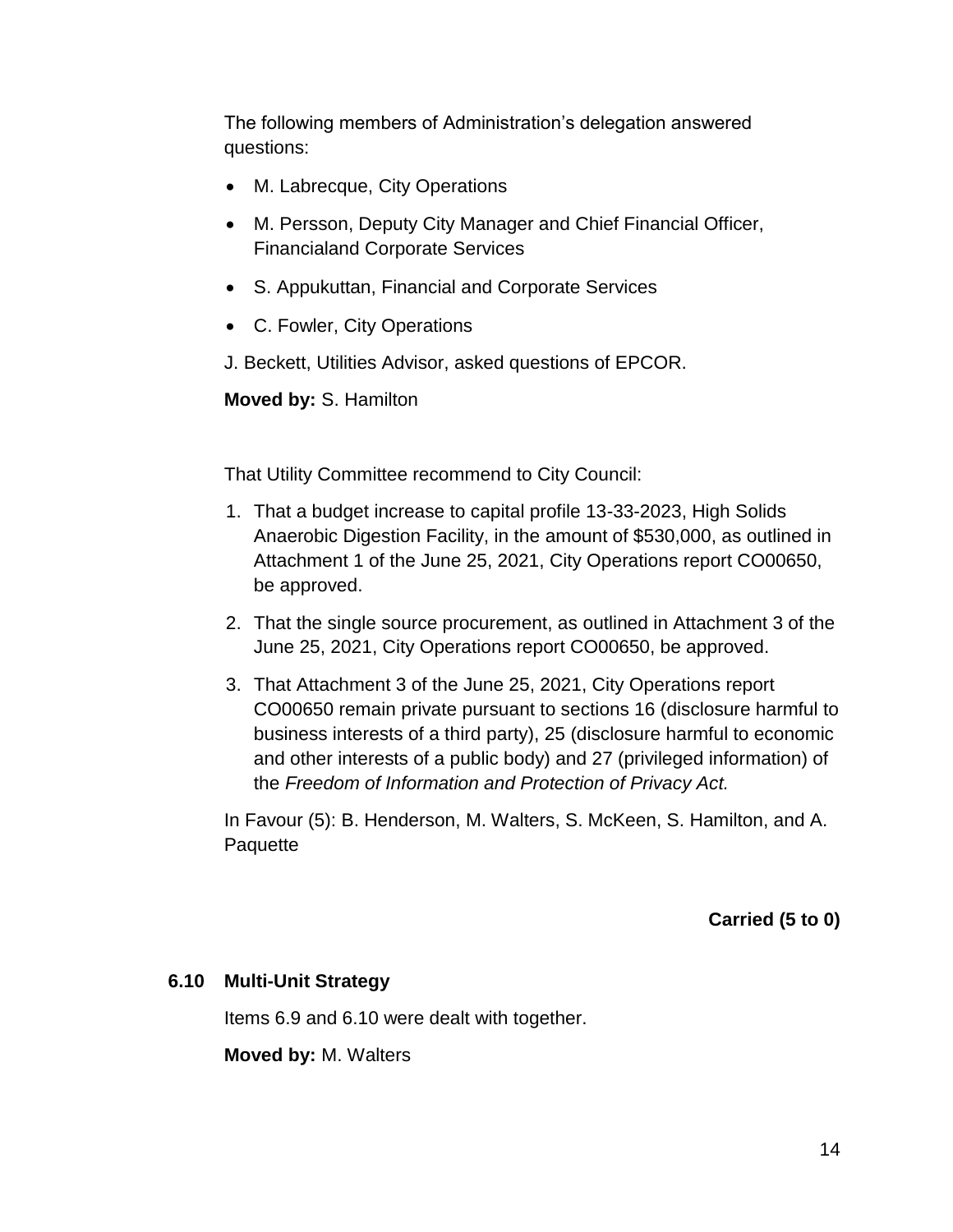### **Multi-Unit Strategy - Alternative Business Model**

That the Business Case and cost of service study for Residential Communal Collection be referred back to Administration to provide an alternative business model for consideration, which allows for a fully privately operated service within the regulated utility model along with a robust data sharing and accountability framework to ensure that diversion targets contained within the 25 year waste strategy are met.

#### **Due Date: First Quarter 2022**

In Favour (3): M. Walters, S. McKeen, and S. Hamilton

Opposed (2): B. Henderson, and A. Paquette

### **Defeated (3 to 2)**

#### **6.11 Non-Regulated Loan Repayment Recommendation**

This item was not selected for debate and was dealt with as part of item 2.2. The following motion carried:

That Utility Committee recommend to City Council:

That Option 3 - Full Notional Loan Forgiveness for the non-regulated loan repayment, as outlined in the June 25, 2021, City Operations report CO00582, be approved.

#### **7. Responses to Councillor Inquiries**

There were no Responses to Councillor Inquiries on the agenda.

#### **8. Motions Pending**

There were no Motions Pending on the agenda.

#### **9. Private Reports**

**Moved by:** A. Paquette

That Utility Committee meet in private pursuant to sections 16 (disclosure harmful to business interests of a third party) and 25 (disclosure harmful to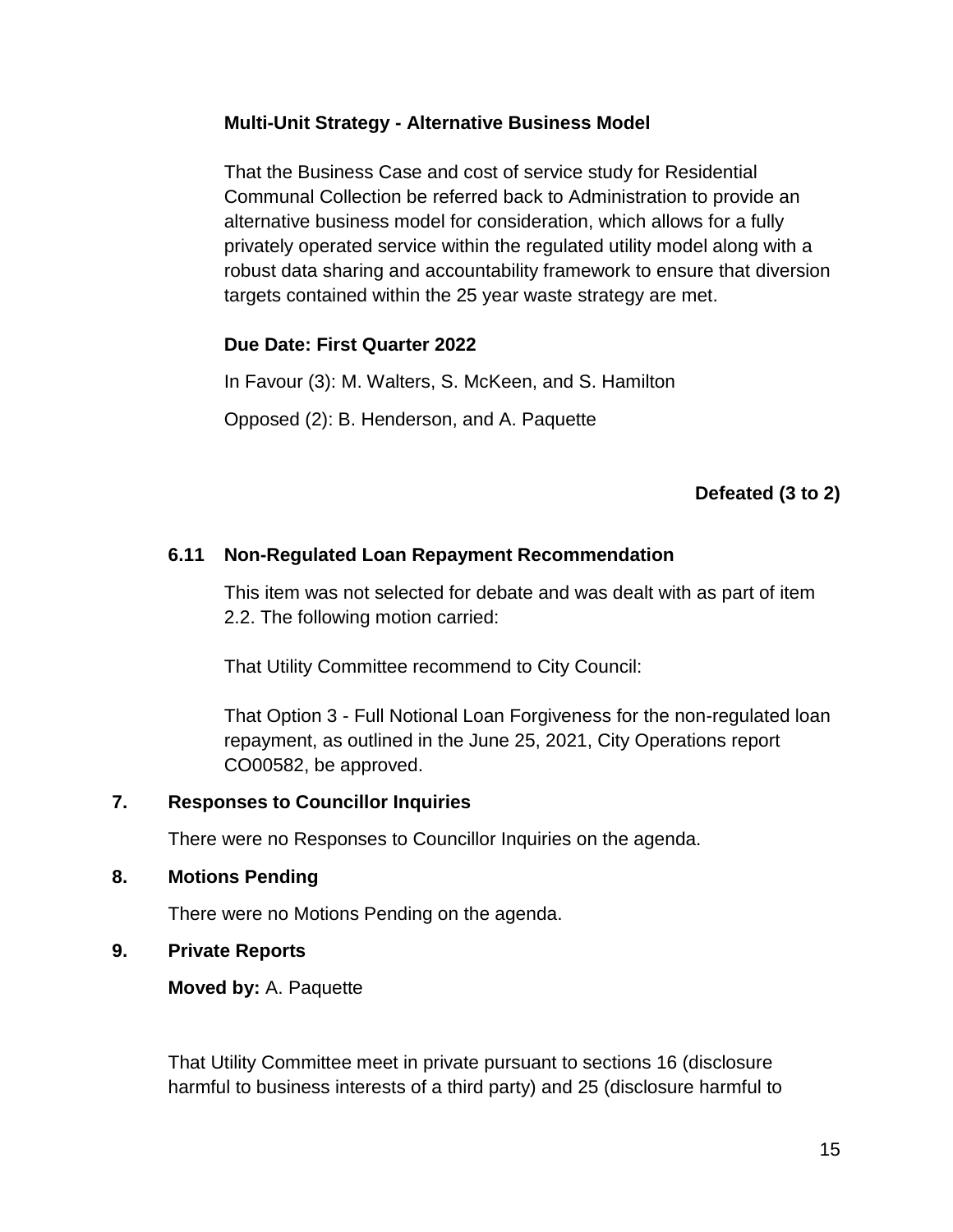economic and other interests of a public body) of the *Freedom of Information and Protection of Privacy Act* for the discussion of item 9.1.

In Favour (5): B. Henderson, M. Walters, S. McKeen, S. Hamilton, and A. **Paquette** 

## **Carried (5 to 0)**

Utility Committee met in private at 4 p.m., Friday, July 9, 2021.

**Moved by:** M. Walters

That Utility Committee meet in public.

With the unanimous consent of Utility Committee, the motion carried.

Utility Committee met in public at 4:27 p.m., Friday, July 9, 2021.

# **9.1 Organics Processing Update**

The following member of Administration's delegation made a presentation:

G. Cebryk, Deputy City Manager, City Operations

The following member of Administration's delegation made a presentation and answered questions:

N. Kjelland, City Operations

**Moved by:** A. Paquette

That Utility Committee recommend to City Council:

- 1. That the action, as outlined in Attachment 1 of the June 25, 2021, City Operations report CO00430, be approved.
- 2. That the June 25, 2021, City Operations report CO00430 remain private pursuant to sections 16 (disclosure harmful to business interests of a third party) and 25 (disclosure harmful to economic and other interests of a public body) of the *Freedom of Information and Protection of Privacy Act*.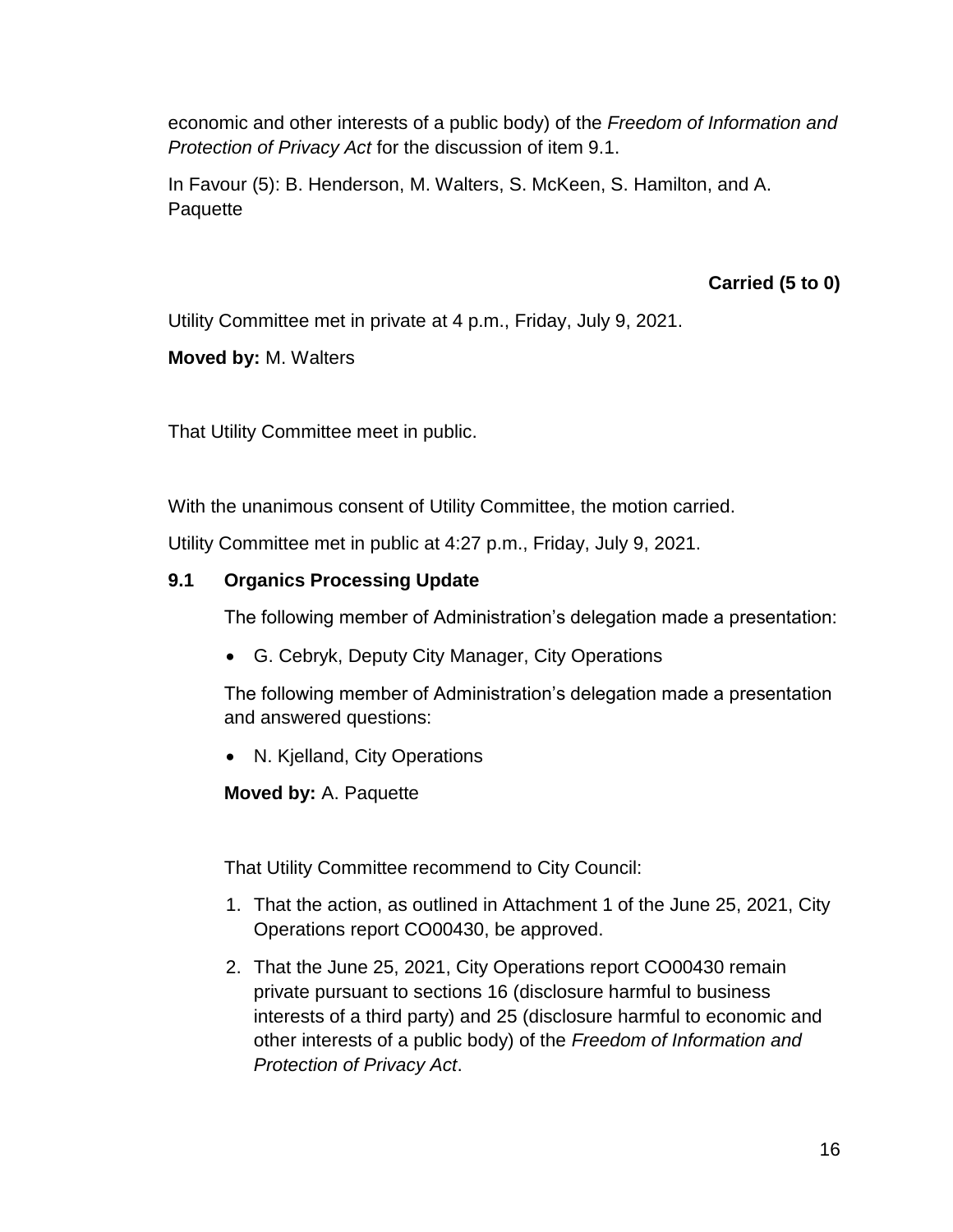In Favour (5): B. Henderson, M. Walters, S. McKeen, S. Hamilton, and A. **Paquette** 

**Carried (5 to 0)**

### **10. Notices of Motion and Motions without Customary Notice**

### **10.1 Changes to Orders of the Day for the June 25, 2021, Utility Committee Meeting (M. Walters)**

Councillor M. Walters requested permission to make a motion without notice regarding changes to Orders of the Day for the June 25, 2021, Utility Committee meeting.

#### **Moved by:** A. Paquette

That Council waive the rules on providing notice of motion as set out in section 32 of Bylaw 18155 - Council Procedures Bylaw to allow Councillor M. Walters to make a motion without notice regarding changes to Orders of the Day for the June 25, 2021, Utility Committee meeting.

In Favour (6): B. Henderson, M. Walters, M. Banga, S. McKeen, S. Hamilton, and A. Paquette

**Carried (6 to 0)**

**Moved by:** M. Walters

1. That the Orders of the Day for the June 25, 2021, Utility Committee meeting be changed to continue Friday, July 9, 2021, from 9:30 a.m. to 5:30 p.m.

2. That the following items be postponed to the continuation of the June 25, 2021, Utility Committee meeting on July 9, 2021:

- 6.9 Waste Services Supplemental Capital Budget Adjustment
- 6.10 Multi-Unit Strategy